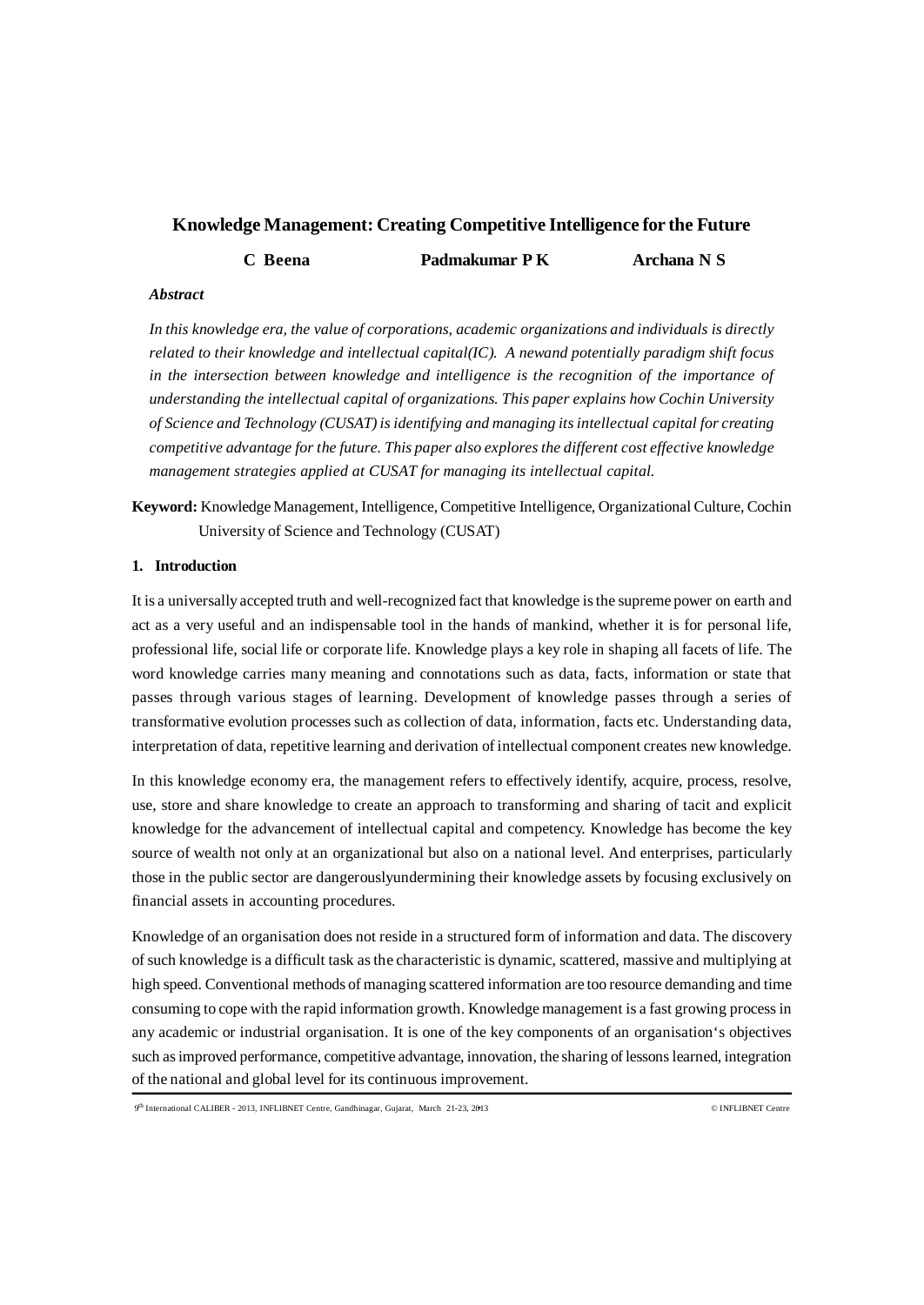#### **2. Knowledge**

Knowledge can be defined as the facts, information and skills acquired through experience or education; the theoretical or practical understanding of the subject (Oxford dictionary) knowledge is of two types: Explicit knowledge (can be written down, transferred and sharedcan be protected by the legal system). Tacit knowledge (knowhow and is by nature difficult to describe).

Explicit knowledge, which can be expressed in words and numbers, can be easily communicated and shared in hard form, as scientific formulas, codified procedures, or universal principles. Tacit or unarticulated knowledge is more personal, experiential, context specific, and hard to formalize. This kind of knowledge is difficult to communicate or share with others, and is generally known only to individual or a team. It can be demonstrated but rarely codified, and resides with its holder**.**Since knowledge may be an organization's only sustainable competitive advantage, it is very important to capture tacit knowledge.

#### **3. Knowledge Management**

Knowledge management is defined as theprocess of codifying, collecting, and disseminating the organization's knowledge assets. Knowledge assets are intellectual capital of an organization, human capitalknowledge resident in employees regarding their jobs, structural capital is the knowledge regarding organizational system, structures and processes, relational capital is the knowledge regarding managing organization specific relationship with external stakeholders such as customers, collaborators, industry etc and competitive capital is the competitive knowledge resulting from market driven analysis of information internal and external to the organization.

According to Martin (2000), the key to effective management of knowledge is to create an organisational culture that understands what knowledge is important and then to create processes to put that knowledge into action. Knowledge management aims at adding value for customers through the acquisition, creation, sharing and reuse of any aspect of knowledge relevant to the organisation and its environment, internal and external.

Knowledge management is essentially about getting the right knowledge to the right person at the right time.It implies a strong tie to corporate strategy, understanding of where and in what forms knowledge exists, creating processes that span organizational functions, and ensuring that initiatives are accepted and supported by organizational members. Knowledge management may also include new knowledge creation, or it may solely focus on knowledge sharing, storage, and refinement.(Alan Frost 2010**)**

#### **4. Intelligence**

Individuals differ from one another in their ability to understand complex ideas, to adapt effectively to the environment, to learn from experience, to engage in various forms of reasoning, to overcome obstacles by taking thought. Although these individual differences can be substantial, they are never entirely consistent: a given person's intellectual performance will vary on different occasions, in different domains, as judged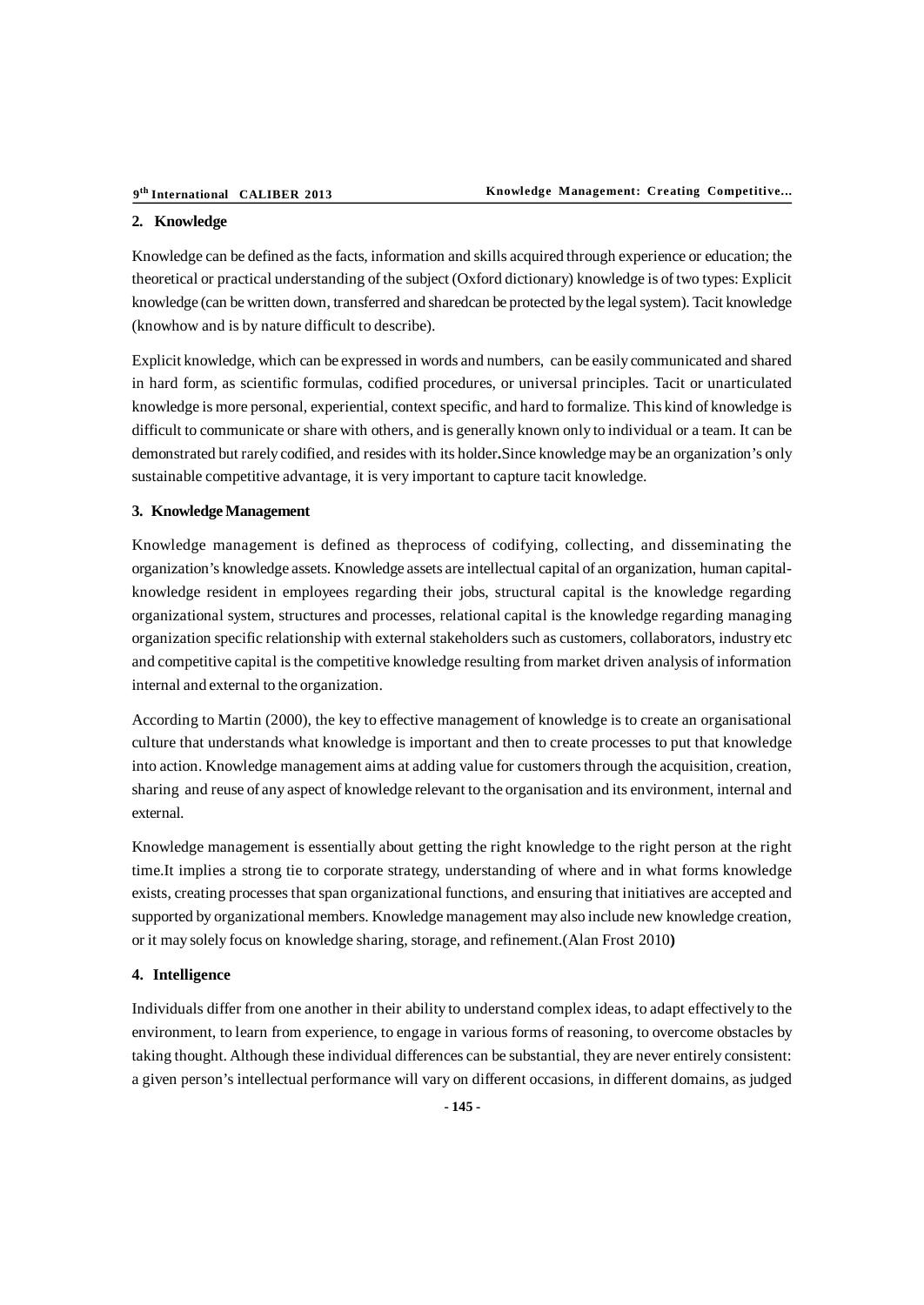by different criteria. Concepts of "intelligence" are attempts to clarify and organize this complex set of phenomena. Although considerable clarity has been achieved in some areas, no such conceptualization has yet answered all the important questions, and there is not a universally accepted concept yet.

Intelligence is the aggregate or global capacity of the individual to act purposefully, to think rationally, and to deal effectively with his environment(David "Wex" Wechsler 1986).It is also defined as the knowledge in action; that is the strategic use of knowledge assets, including widespread, purposeful gathering, analysis and use in making strategy.

#### **5. Competitive Intelligence**

Competitive intelligence is defined as the field of practice- supports strategic decision- making and assists executives in identifying whether the organization is competitive (Gilad 1994)

A broad definition of competitive intelligence is the action of defining, gathering, analyzing, and distributing intelligence about products, customers, competitors and any aspect of the environment needed to support executives and managers in making strategic decisions for an organization.There is a process involved in gathering information, converting it into intelligence and then utilizing this in business decision making. If the intelligence gathered is not usable (or actionable) then it is not intelligence.(Wikipedia)

# **6. Organizational Culture**

Organizational culture is the collective behavior of humans who are part of an organization and the meanings that the people attach to their actions. Culture includes the organization values, visions, norms, working language, systems, symbols, beliefs and habits. It is also the pattern of such collective behaviors and assumptions that are taught to new organizational members as a way of perceiving, and even thinking and feeling. Organizational culture affects the way people and groups interact with each other, with clients, and with stakeholders (Wikipedia).

Organizational culture is based on shared attitudes, beliefs, customs, and written and unwritten rules that have been developed over time and are considered valid. Also called corporate culture, which affects the organization's productivity and performance, and provides guidelines on customer care and service, product quality and safety, attendance and punctuality and concern for the environment. It also extends to productionmethods, marketing and advertising practices, and to new product creation. Organizational culture is unique for every organization and one of the hardest things to change.

### **7. Why Knowledge Management**

Technological developments are fundamentally changing: how we gather, analyze, and disseminate data. As academic institutions shift from authority-based to data-driven decision making, they need to use the sound knowledge management principles that are revolutionizing the private sector industries. Doing so will make them more competitive.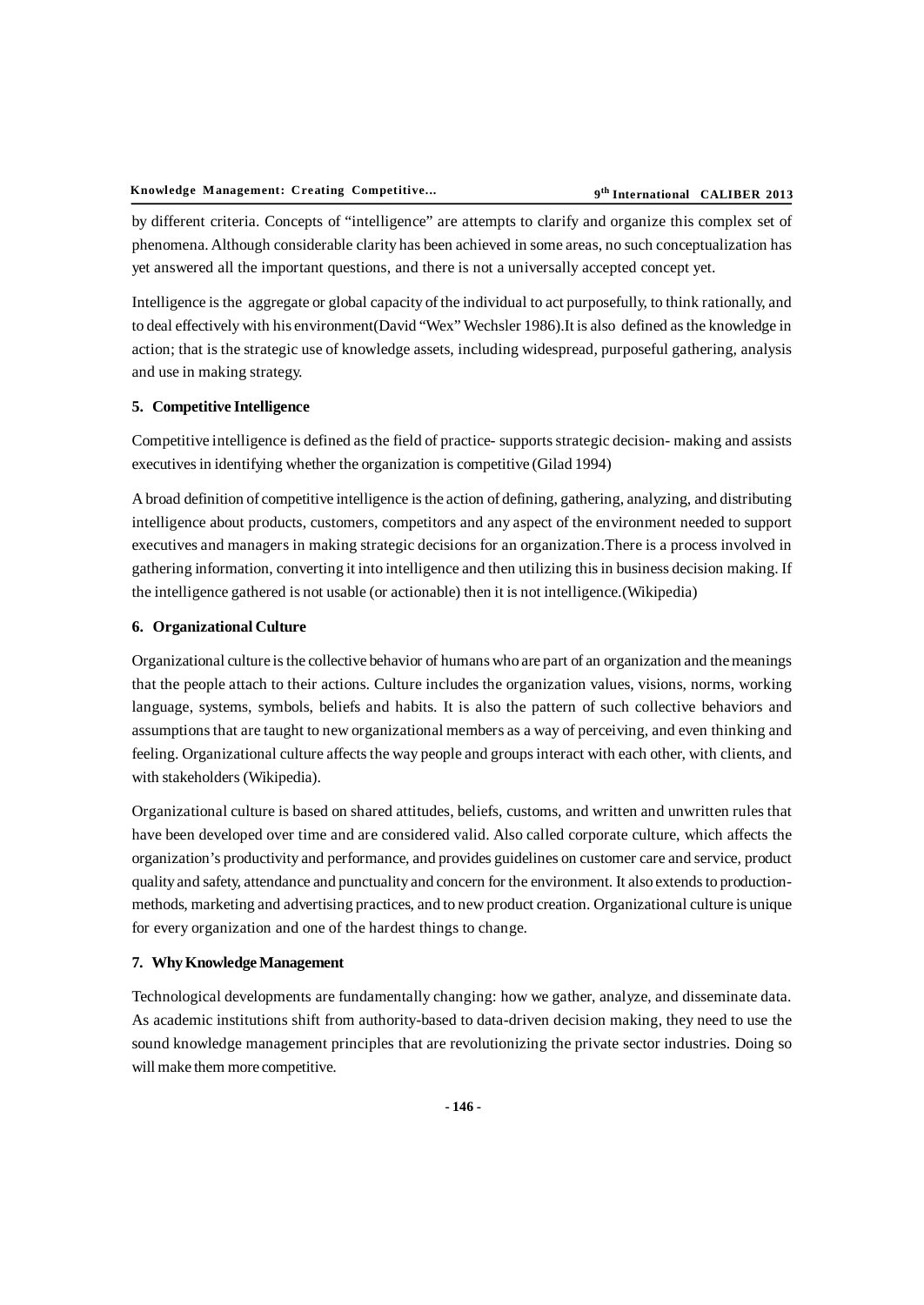The new thinking about knowledge management is more innovative.Different innovation processes are knowledge production, knowledge processes and knowledge practice. Current trends of KM can be passive in how it uses the knowledge: the gathering, codification, and sharing function is very important.

KM can make substantial contribution to the higher education sector for cognition, critical thinking and collaboration. Competitive knowledge should be one of the core concerns of current KM practice along with the human structure and collaborative capital. The huge volume of information available in the enetwork comes from various sources such as academic outcomes, suppliers, enterprisers, R & D sector, consortia, e-resources and social media etc. So proper management of these knowledge assets brings these valuable resources into the sphere of KM system.

The students of this generation are considered to be 'digital natives' or e-natives who are more concerned about technology for interactive learning & research;having knowledge at one's finger tips or within their palm.Knowledge implies that learning and experience have been applied to information.

Organizing scholarly content and free access to all enhances learning experience including face-to-face, self- learning and blended learning. Current mantra of Higher education is learning anytime, anywhere, and on any device.

## **8. Knowledge Management Strategies**

Knowledge management strategy is simply a plan that describes how an organization will manage its knowledge better for the benefit of that organization and its stakeholders. A good knowledge management strategy is closely aligned with the organization's overall strategy and objectives

A good, clear knowledge management strategy can help to:

- Increase awareness and understanding of knowledge created in the organization
- Articulate the business case and identify potential benefits
- Gain senior management commitment
- Attract resources for implementation
- Communicate good knowledge management practice

#### **9. Knowledge Management Strategies at CUSAT**

Cochin University of Science & technology (CUSAT) is a premier institution in India promoting Science & Technology education and research. CUSAT has developed cost effective strategic solutions for managing its intellectual outcomes and sharing it for promoting collaborative research over the globe through its institutional repository, Media repository, Bibliographical information system for Science & technology (BISSAT) and Traditional Knowledge digital Library (TKDL) and Media repository. All these are powered by different open source softwares such as DSpace, BIBAPP, Mediacore, etc.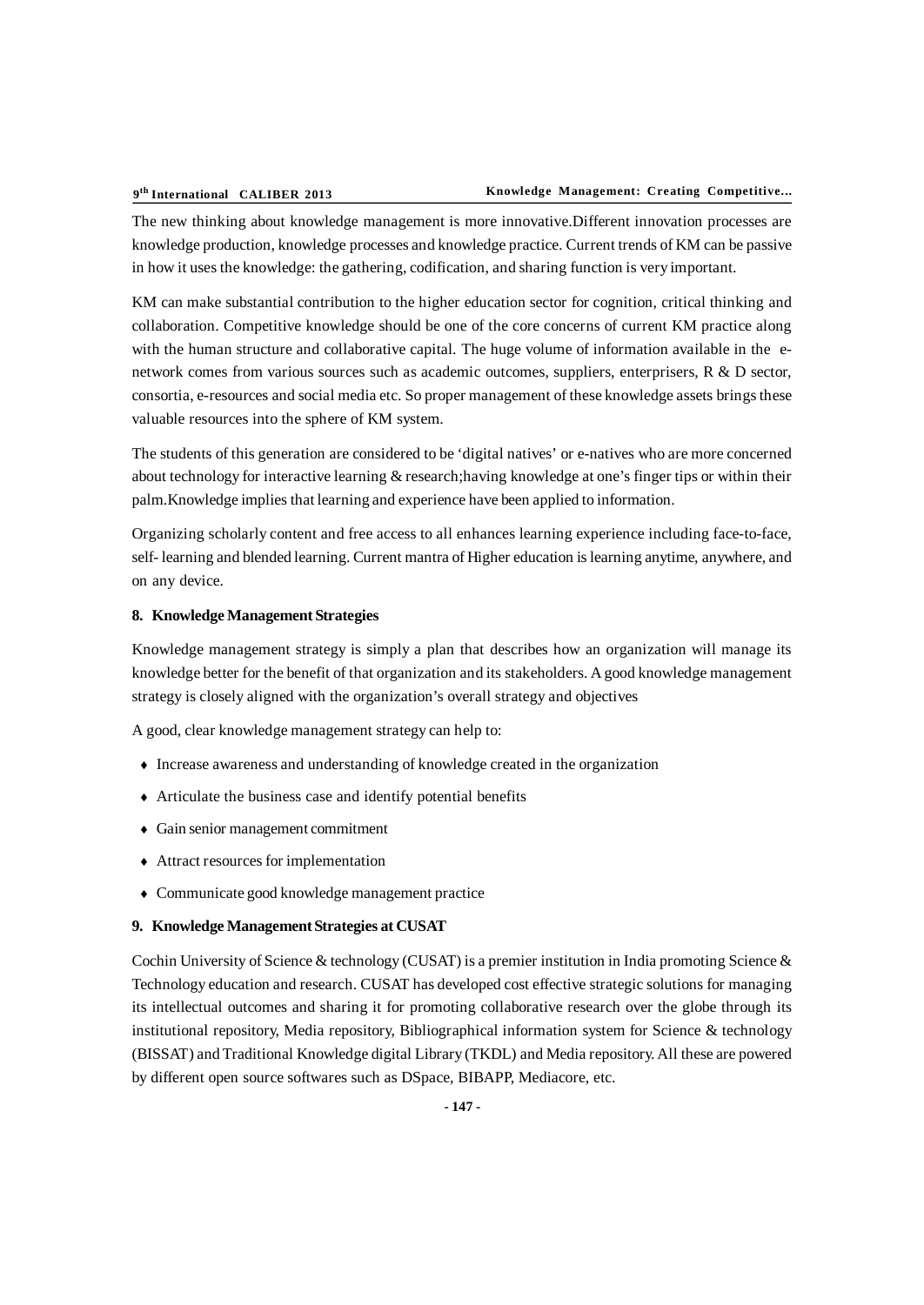

**th International CALIBER 2013**



**Figure 1 KM strategy at CUSAT.**

## **10. How Different Knowledge Management Strategies Support Competitive Intelligence**

This cost effective strategies such as institutional repository, media repository supports the knowledge identification and acquisition of intellectual capital. It supports the proper way of managing, and sharing within the campus and over the globe. Institutional repository of CUSAT called dyuthi ( dyuthi.cusat.ac.in) supports to aggregate and integrate scattered information including gray literature in the campus. It is available 7X24X365 and OAI –PMH compatible. So this IR supports the global visibility and sharing of knowledge. Institutional repository of Cochin University of Science & Technology supports the free flow of information within the campus, departments, schools and  $R & D$  institutions by integration and aggregation scattered information within the campus. While supporting the free flow of information globally, it also encourages the preservation of organizational intellectual informatics. Facilitating in a holistic way all processes ranging from knowledge capture, knowledge organization, to sharing of knowledge, etc

Bibliographical Information system(yuj.cusat.ac.in) supports to find collaborators and experts within the campus as well as over the globe. Itencourages collaborative learning;find cross references, citation tracking system etc. It promotes research of a department, school, or research group, increase the visibility of campus research and easily reuse publication data.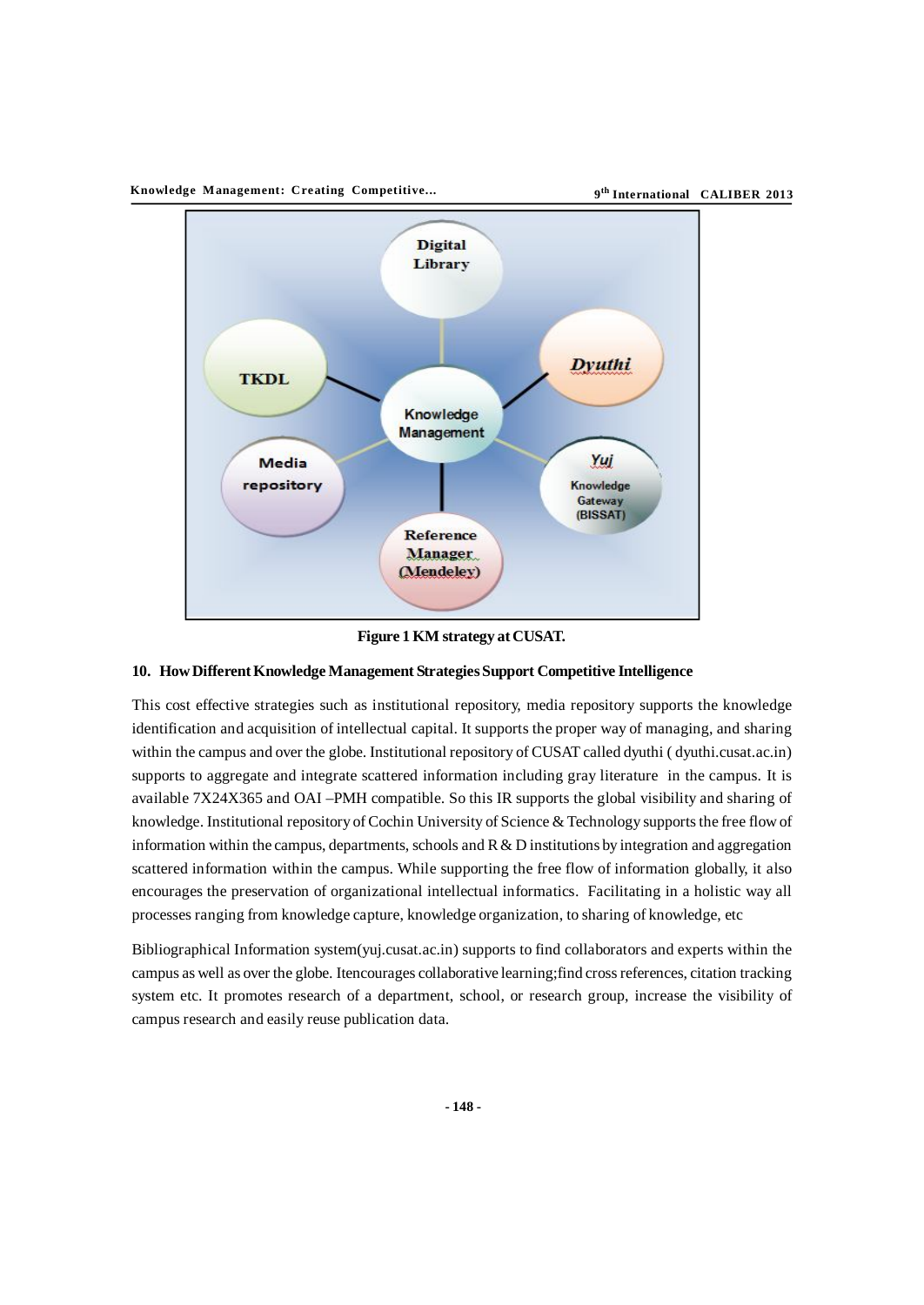### **th International CALIBER 2013**

#### **Knowledge Management: Creating Competitive... 9**



**Figure 2: A Snapshot of Knowledge Gateway**

Media Core provides an exceptional experience to any site delivering media to its users. Media Core can be used to organize video and podcasts, engage users and deliver content to both desktop and mobile devices.Media repository aims to archive in house video contents created within the campus, it covers the contents such as events happened in the campus, Featured, Student's Creation, Training, Lectures and invited talks, Conferences/ seminars and TV Shows etc. For organizations with video located on the social web and on its own servers, it can centralize everything onto one common platform.. It is powered by open source software media core.

- Provides Visual stimulation for teaching & learning,
- Supports critical thinking &Cognition,
- Supports different types learning
- Available at any time, any where
- Supports teaching and training
- Peer to peer learning
- Social media for sharing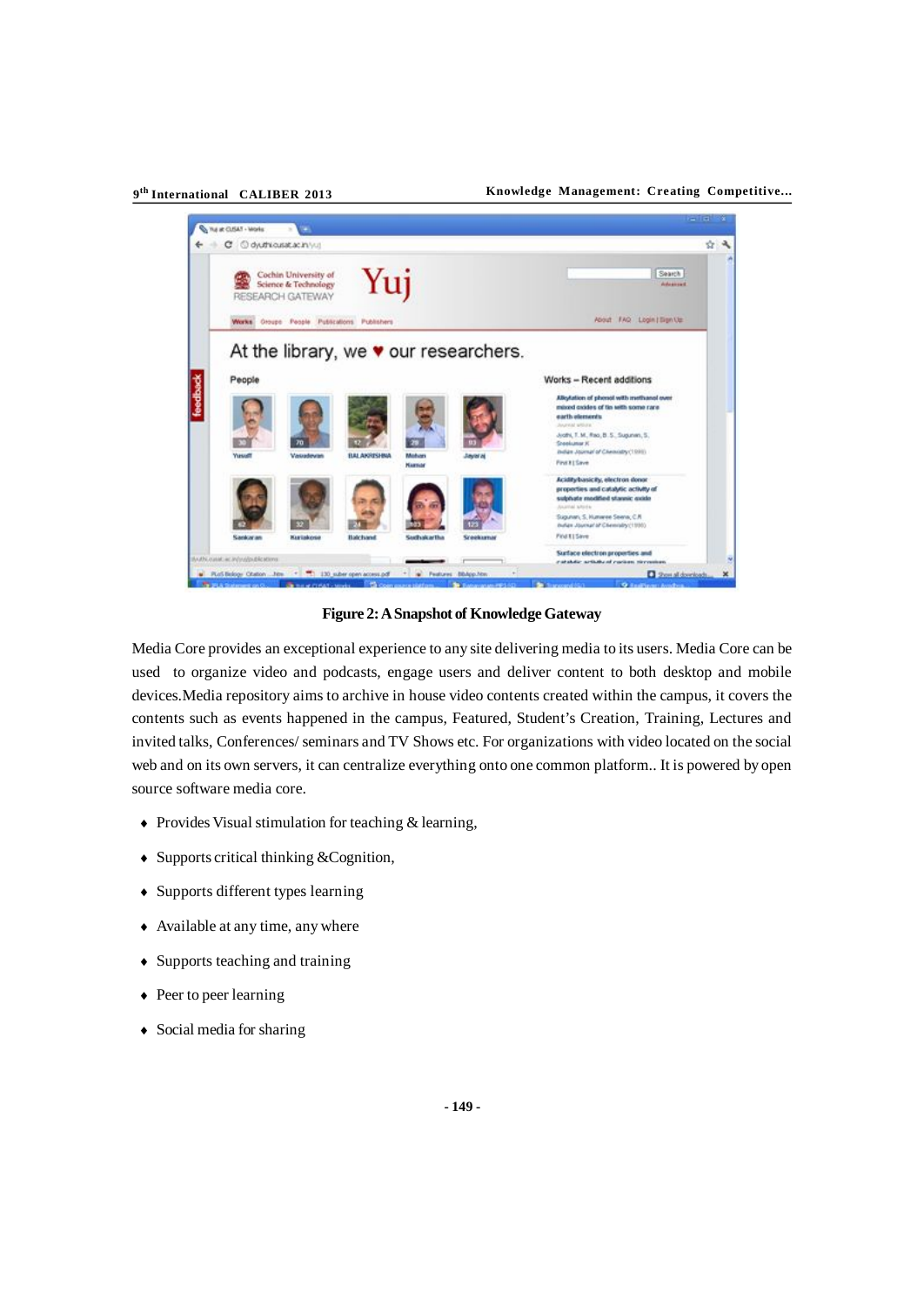**Knowledge Management: Creating Competitive... 9**

**th International CALIBER 2013**



**Figure 3: A Snapshot of Media Repository**

The main aim of this TKDL is to explore the science behind the traditional knowledge of the fisherman's community in their daily life such as prediction of the availability of fish species, whether forecasting, anticipation of problems, disaster warning, general fish habitat, medical applications of marine species, etc from their experience and knowledge transferred through generations for the improved, sustainable coastal resource management. This grandma's knowledge will be documented and linked with scientific knowledge by developing a Traditional Knowledge digital Library (TKDL) of coastal resources.

Traditional knowledge Digital Library (TKDL) helps to transform explicit knowledge into implicit. It helps to integrate local knowledge with scientific knowledge, promote interdisciplinary research and collaborative learning. It supports a blended learning system

Traditional knowledge digital library of Cochin university of Science & technology supports the preservation of tacit knowledge, creation of new wisdom/knowledge by linking this indigenous knowledge with scientific knowledge. It also enhances the new knowledge economy of the Nation. It supports qualitative assessment of traditional culture; it supports the organizational research and knowledge based cultural change initiatives. Other complimentary factor for ensuring optimal information flow in fisheries sector, its research, economic, social and cultural growth.



**Figure 4: A Snapshot of Dry Fish Preparation**